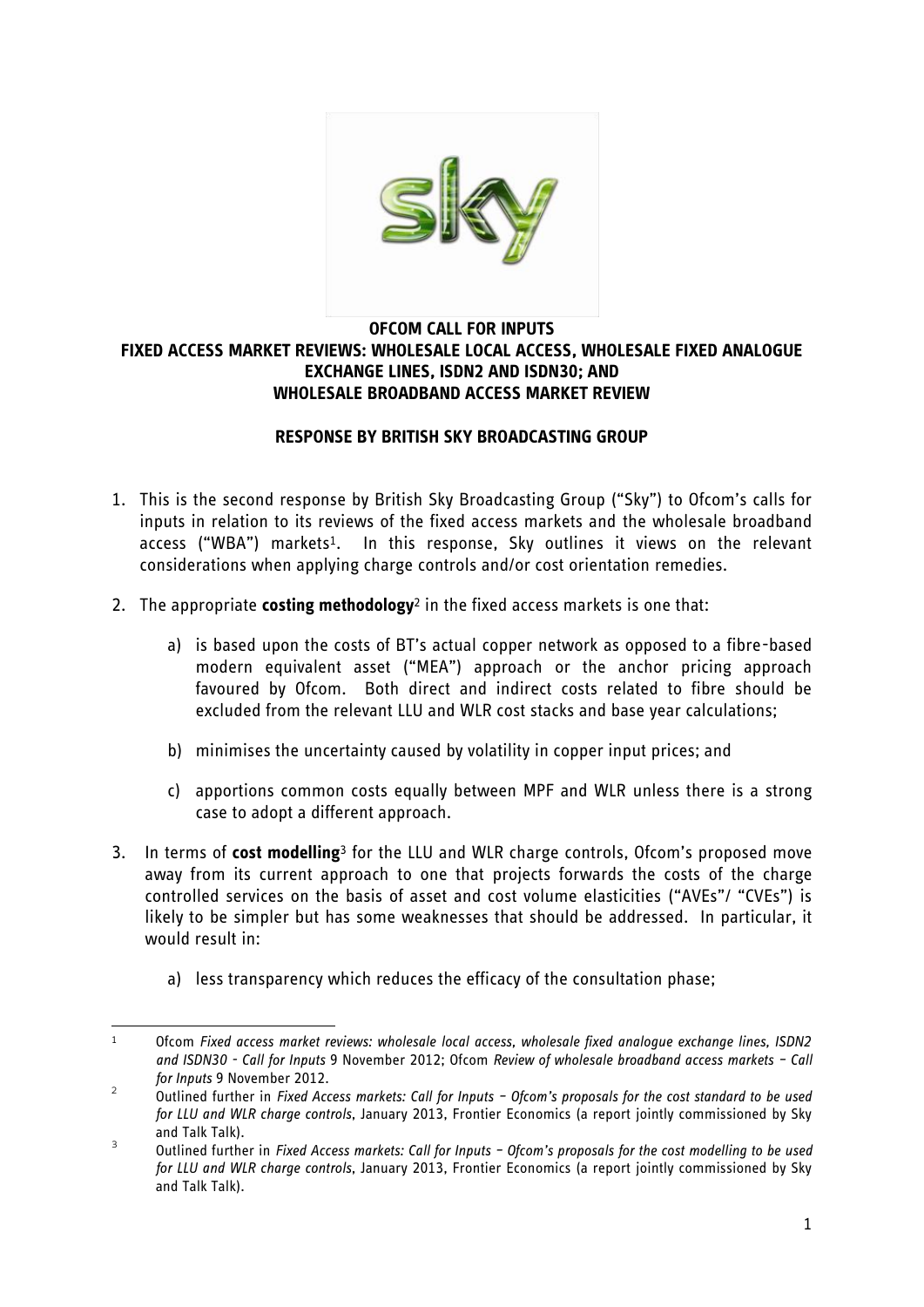- b) less effectiveness in forecasting CAPEX; and
- c) increased scope for common cost misallocation.
- 4. There are some **discrete issues** where Ofcom's current approach could be improved by:
	- a) adopting a more structured, transparent method for forecasting **line volumes** and **copper scrap income**;
	- b) investigating further the **line length differential** between MPF and WLR; and
	- c) no longer considering that adopting a target **efficiency rate** for a charge control from the bottom of its proposed efficiency range is required in order to maintain incentives on BT to beat it. This incentive would be equally strong were Ofcom to select a rate from anywhere else in the range.
- 5. In relation to the appropriate BT **cost of capital** to apply to the charge controls:
	- a) while it may remain appropriate to estimate the Risk Free Rate ("RFR") by aiming above Index Linked Gilts ("ILGs") data, this could be done by cross-referencing to reliable estimates of the sustainable growth rate in Gross Domestic Product ("GDP") - with which there should be a strong correlation to the RFR;
	- b) should Ofcom continue to associate periods of a high BT debt premium solely with higher default risk as opposed to higher debt beta, then it could aim lower in the debt premium range estimates; and
	- c) when disaggregating BT's Weighted Average Cost of Capital ("WACC") in order to arrive at a WACC for Openreach's copper access business, Ofcom should consider whether BT's non-price regulated activities (such as its fibre deployment and investment in content) mean that there is now a greater gap between the riskiness of the Openreach copper access business and the rest of BT.
- 6. Where there is a likelihood that one charge control will expire before the next one starts or where the sub-caps, sub-baskets and inertia clauses are insufficient to prevent excessive pricing, it would be proportionate to maintain a **cost orientation** remedy.
- 7. While a fibre-based MEA approach is unsuitable for the LLU and WLR charge controls, Sky supports a MEA approach for any **WBA charge control** in Market 1 but, crucially, and in a similar vein to Ofcom's proposed method for setting the next Network Charge Control ("NCC"), one which is based on ADSL2+, MSANs and Ethernet backhaul. This differs to the anchor pricing approach taken in the current WBA charge control where Ofcom's adopts a hypothetical ongoing model of BT's legacy technology deployment.

# **COSTING METHODOLOGY**

### Neither a MEA nor an anchor pricing approach to cost modelling is justified

8. Sky agrees with Ofcom that, when setting charge controls for fixed access services (i.e. LLU and WLR), it is inappropriate to use a MEA approach based on next generation access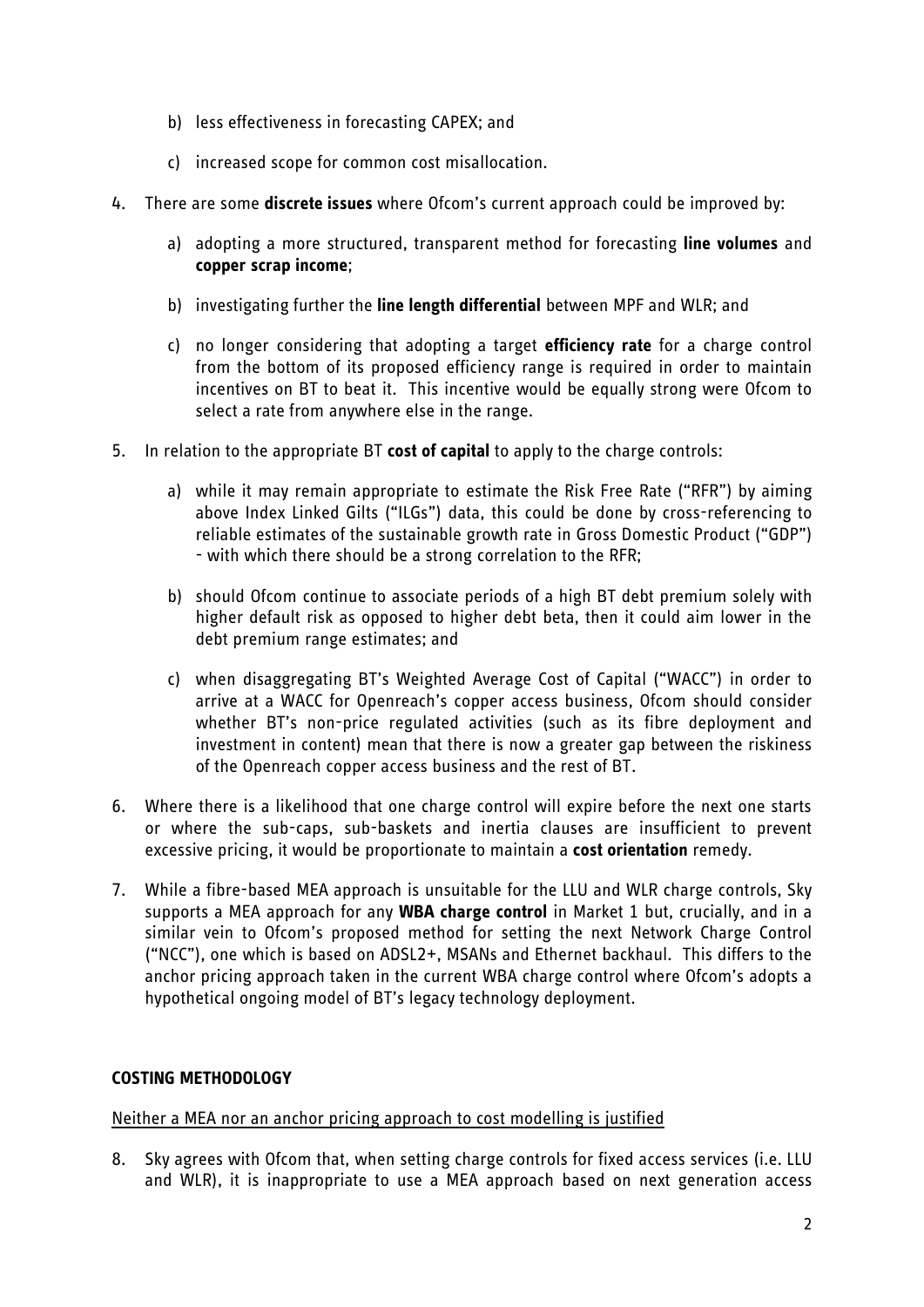("NGA"). This is, in part, because it is too difficult to predict with any reasonable level of precision the abatement that would need to be made to forecast fibre access costs in order to account for the lower level of functionality offered by LLU and WLR.

- 9. While there has been little willingness amongst consumers to pay much more to receive fibre-based services to date, this may change over time as new services develop to exploit the faster speeds of fibre. However, there is no certainty as to the scale, scope and timing of this change in demand side conditions.
- 10. Moreover, as BT's access infrastructure is largely non-contestable, non-replicable and involves significant sunk costs, any benefits that may accrue from modelling costs for the charge controls on those of a hypothetical new entrant in order to encourage only efficient alternative infrastructure investment are unlikely to be significant.
- 11. Therefore, Sky considers that the appropriate approach in this instance is one that is founded upon BT's costs of providing LLU and WLR. Under this approach, fibre-related costs – both direct and indirect – would be excluded from the costs stacks for WLR and LLU and fibre-based services would make an appropriate contribution to common costs<sup>4</sup>.
- 12. This approach differs to the proposed anchor pricing approach put forward by Ofcom whereby all access services are assumed to be copper-based (irrespective of whether some are actually fibre-based). In Sky's view, Ofcom's hypothetical access network model would not offer any real benefits over the approach described above but, adversely, would entail increased risks of over-/under-recovery and could not be easily reconciled to BT's actual deployment costs.
- 13. It is right to eschew the modelling of a fibre-based MEA because it is too impractical and because the objective of setting prices on the basis of true replacement costs can be deprioritised in the case of fixed access. Equally, it would not be appropriate for Ofcom to set prices instead by reference to a hypothetical model of the replacement costs of an ongoing copper access network – which is clearly not the MEA nor does it reflect BT's actual access network.

Under Ofcom's current approach to valuing BT's copper cable, copper price volatility can introduce an unnecessary level of uncertainty

- 14. Ofcom's current approach to valuing copper involves taking the price that BT is currently paying for copper cable and then forecasting how it will change over the course of the charge control period. In recent years, however, the price that BT pays for copper has been far more volatile and unpredictable than any other major cost input into access charges which, in turn, has introduced greater uncertainty for BTs customers as to the future level of wholesale access prices. Only once Ofcom formally sets the charge control is this uncertainty removed and only for the period of the control itself.
- 15. In light of the increased uncertainty caused by copper input prices compared to other major cost inputs, we consider it appropriate for Ofcom to assess the case for adopting an alternative, methodology that avoids this weakness.

 $\overline{4}$ 

With respect to FTTP networks, it may be appropriate to pool any resultant new build duct costs into overall duct costs before sharing these costs with all access services.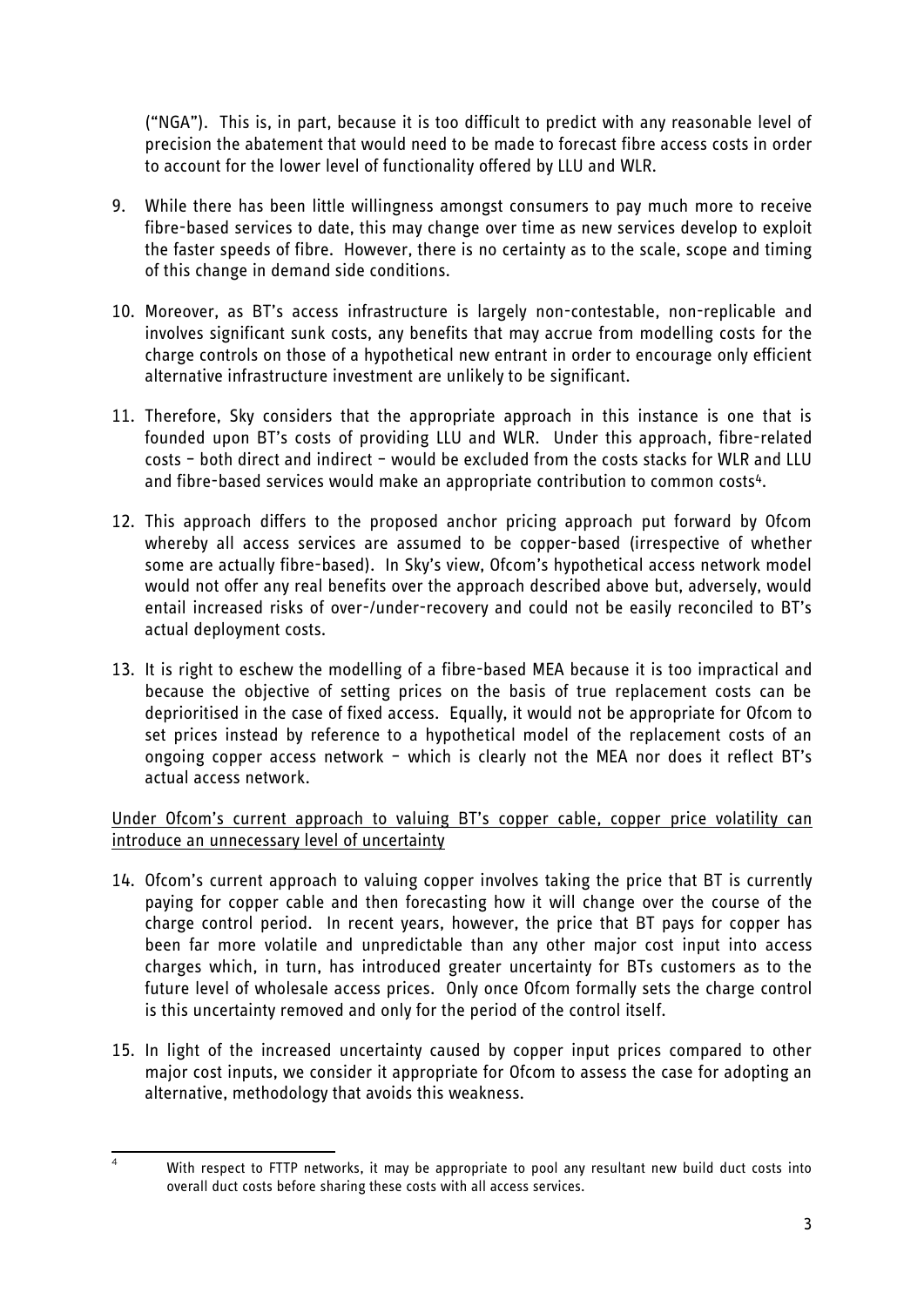#### Recovering common costs equally between MPF and WLR

- 16. Equal common cost recovery between access services is a reasonable starting point but should not preclude a different apportionment method should it be properly justified. A key assumption, therefore, is that the common costs being recovered are truly 'common' and are not directly or indirectly attributable to one access service more than another.
- 17. Furthermore, under Sky's preferred approach of basing costs on BT's actual network (and not Ofcom's hypothetical operator model), certain common costs would be apportioned to fibre-based services as well.

### **COST MODELLING**

- 18. The current approach to cost modelling for the LLU and WLR charge control is relatively complicated but it offers a greater degree of transparency than is available from BT's Regulatory Financial Statements ("RFS") which, in turn, has enabled stakeholders to contribute more effectively to the consultation process. This, in our view, has improved the credibility of some of the key assumptions that underpin the current charge controls and, where it has not, the basis for disagreement between stakeholders and Ofcom has become evident.
- 19. Ofcom proposes to move away from the current approach to one that aims to simplify the cost forecasting and cost allocation processes for WLR and LLU. While a simpler methodology has some benefits, it is important to maintain the current level of transparency of how costs are allocated between services in order to ensure that stakeholders are able to contribute to Ofcom's analysis effectively. Given the extensive knowledge of relevant issues held by other telecoms operators, this is a key driver of better decision making.
- 20. In addition, there are some areas where an AVE/CVE approach (whereby cost and asset changes are linked to volume changes) could be a less accurate method by which to forecast costs than the current method. Specifically, capital expenditure related to the access network is unlikely to correlate neatly with access line volumes. This is because investment in the access network is long term with very high fixed and sunk costs. Volume changes during the course of a three-year charge control period are unlikely to have much bearing on BT's capital investment in its access network.
- 21. A better approach would be to project forwards capital costs on the basis of a variety of other non-volume factors that are relevant for each charge control period such as the cyclicality of duct maintenance programmes.
- 22. Sky is also concerned that any new model may not be able to reassign dynamically common costs between fixed access services and other services which share the same common costs. This issue has arisen in leased lines markets with respect to common duct costs that are shared between Traditional Interface Symmetric Broadband Origination ("TISBO", i.e. Partial Private Circuits or "PPCs") and Ethernet services including Alternative Interface Symmetric Broadband Origination ("AISBO"). As TISBO volumes fell and AISBO volumes increased, certain common duct costs allocated to TISBO remained invariant when they should have reduced and been allocated to AISBO.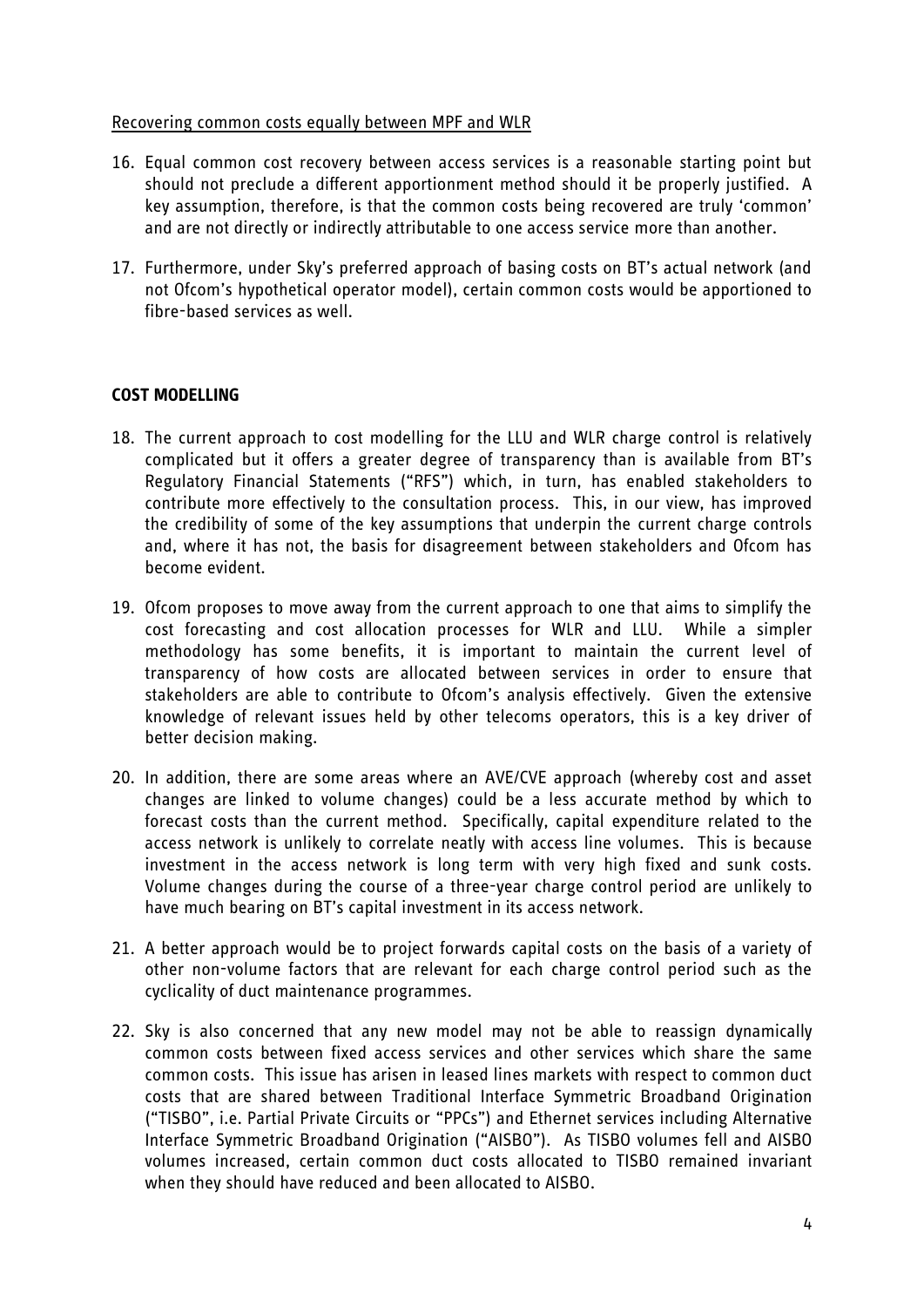23. As a result, Ofcom has had to make significant one-off common cost adjustments before setting charge controls for TISBO and AISBO. The approach to the next WLR and LLU charge controls should avoid any misallocation of common costs by ensuring that they are reassigned dynamically to the appropriate services.

### **DISCRETE ISSUES**

- 24. Ofcom's current approach to certain key discrete issues could be improved upon in the next charge controls for WLR and LLU:
	- a) Ofcom's method for forecasting **line volumes** a key determinant of prices given the large fixed and common costs present in BT's access network – for the current LLU and WLR charge controls was inadequately reasoned. While Ofcom cited a variety of line volume data, forecast information and key trends, it failed to show precisely how it used this information and how it quantified its key inputs into the overall line volume forecast. It is important that these deficiencies are addressed at the next charge control;
	- b) as copper commodity prices have increased, so too have copper scrap prices. Some of BT's **income from scrapping its copper cabling** appears as a negative cost in the LLU and WLR charge control cost stacks. Given the growing importance of this income – particularly as, in the future, more copper access lines could be removed from the access network to be replaced with fibre – it is reasonable to consider whether the current approach is the correct one or whether it is appropriate to depreciate copper cabling costs to some estimate of residual scrap value instead. Should Ofcom decide to continue with the current approach of merely apportioning scrap income back to copper access services, then greater scrutiny in how that income is forecast for the relevant period would be required;
	- c) the **line length differential** was first implemented by Ofcom in the 2005 LLU and WLR charge controls but has been reduced at subsequent charge control reviews in 2009 and 2012. However, the BT evidence to support the differential appears to be contradicted by other information, such as broadband speeds data. Therefore, it is appropriate for Ofcom to consider further the appropriateness of the adjustment and, should it continue to be justified, then it should conduct a thorough review of the available evidence in order to arrive at a more reliable estimate of the differential; and
	- d) Ofcom may consider that it is appropriate for it to aim towards the lower end of its forecast range of cost efficiency improvements when setting the **efficiency rate** to apply to the charge controls in order to maintain incentives on BT to beat that rate and keep the additional benefit (i.e. greater profit). However, these incentives – to better the target efficiency – would be equally strong wherever Ofcom aimed within its forecast efficiency range (or, indeed, outside of this range). On a proper basis, therefore, aiming for the mid-point or above would also be justified.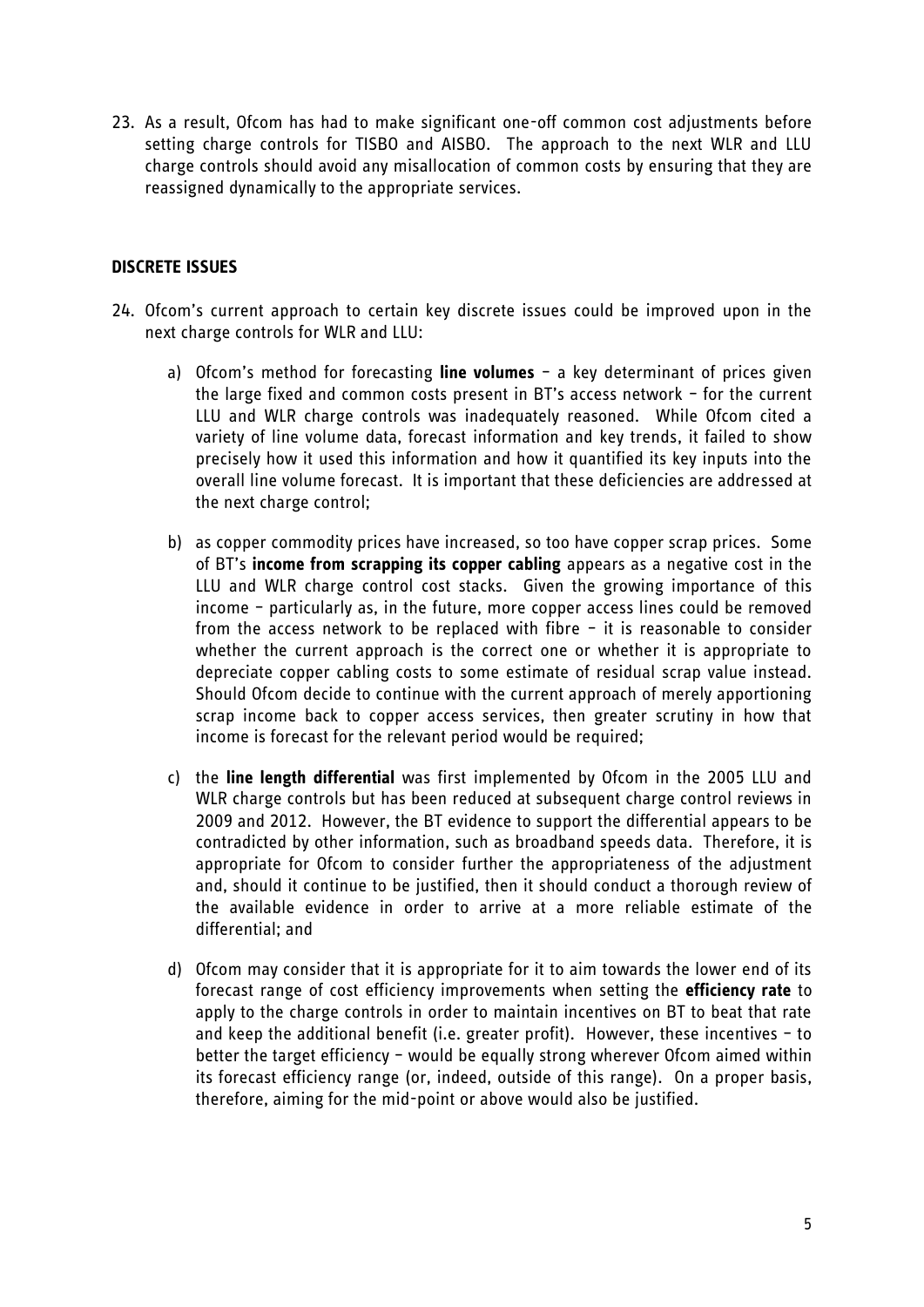### **COST OF CAPITAL**

- 25. Since the credit crisis, macroeconomic conditions and government interventions have been such that key determinants of the components that are used to calculate WACC estimates – such as ILG rates as a proxy for the RFR - have deviated for sustained periods from historical averages. Regulators, in turn, have made allowance for the exceptional circumstances by making upward or downward adjustments to these proxies before concluding on the appropriate number to include within their cost of capital calculations. In Sky's view, Ofcom could introduce further structure and evidence-based support for a decision that necessarily entails a degree of judgement.
- 26. Moreover, in reviewing its methodology, Ofcom should consider further whether all of BT's higher debt premium is attributable only to higher default risk or whether it is plausible that a variant and higher debt beta may have also played some part. Even if Ofcom were to conclude that higher default risk was the sole cause, then this could justify aiming lower in the debt premia range.
- 27. In continuing to disaggregate BT's cost of capital in order to arrive at separate WACC estimates for Openreach WLR and LLU charge controls and other regulated charges, we consider it appropriate to assess whether there are any suitable comparator companies (in addition to utilities) and whether BT's business risk has evolved such that there is now a case for a greater gap between the WACC of Openreach's copper access business and that of other parts of BT. For example, BT's acquisition of sports rights or its roll out of NGA could increase group-wide riskiness while the risk associated with Openreach's copper access business remains the same and, hence, could justify a greater gap5.

### **COST ORIENTATION**

- 28. Sky considers that there are two eventualities which may merit the introduction of a cost orientation remedy for products that may also be subject to a charge control:
	- a) where, for a basket of services subject to one charge control, the concomitant subcaps, sub-baskets and inertia clauses are insufficient to prevent the prices of individual services from being excessive<sup>6</sup>; and
	- b) where it is possible that there will be a period where one charge control has elapsed and the new one has yet to start.
- 29. For the first of these issues, Ofcom should explain and demonstrate clearly whether the design of any charge control baskets is such that a cost orientation condition is not merited. We note that, in the current Business Connectivity Market Review ("BCMR") and Leased Line Charge Control ("LLCC") consultations, Ofcom has justified its decision not to impose a cost orientation condition on the basis that the design of its charge control

<sup>-&</sup>lt;br>5 Should Ofcom adopt an anchor pricing approach that assumes that there are only copper access lines and no fibre access lines, then it would be appropriate to ensure that the WACC that is applied to the WLR and LLU charges is devoid from any elevation that stems from NGA risk.

<sup>6</sup> We note that, currently, Ofcom typically relies upon Distributed Standalone Cost ("DSAC") as a benchmark by which to assess whether prices are cost oriented.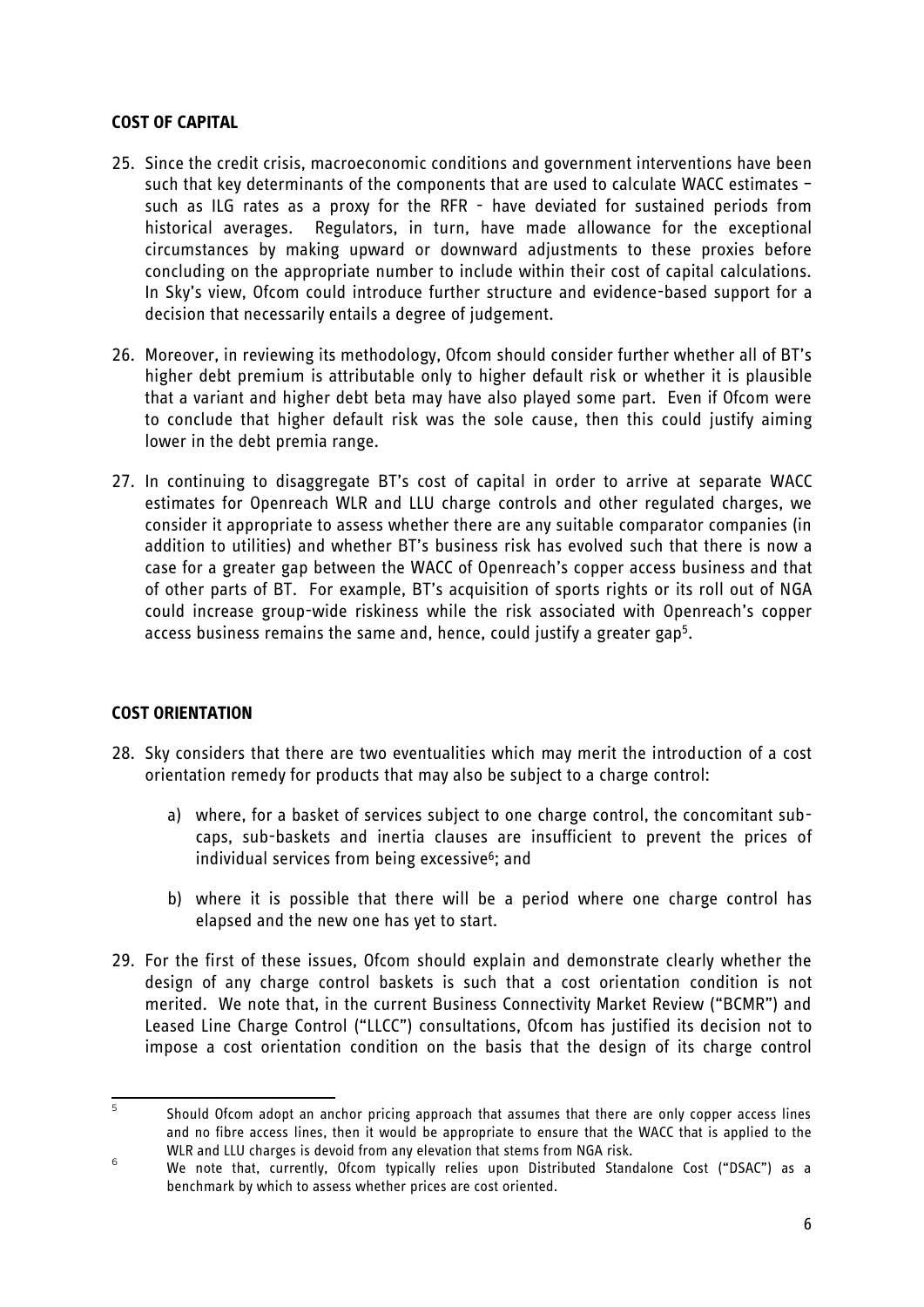baskets was sufficient to prevent prices exceeding DSAC. However, at no stage, has Ofcom provided any evidence to support its conclusions.

- 30. In relation to the second of these issues, there was a significant gap between the start of the current LLU and WLR charge controls and the expiry of the previous one. Ofcom implemented all other relevant significant market power ("SMP") remedies in the WLA and WFAEL markets much earlier – it was only the charge controls that lagged behind.
- 31. Ofcom concluded that a 'basis of charges' or cost orientation condition was not required because, in part, it would be disproportionate, in its view, to apply both a charge control and a cost orientation remedy (even though it was several months before the charge control came into effect and its final design and, hence, its capacity to prevent prices from being excessive throughout the charge control period remained uncertain).
- 32. BT made voluntary pricing commitments for the period where no charge control was in operation. These commitments maintained a level of pricing which was significantly above the prices that would have been in effect had the new charge controls been imposed on time7.
- 33. As a result of these purely administrative issues, BT's customers paid higher prices than would otherwise have been the case. In these circumstances, a cost orientation remedy could have provided some backstop protection from excessive prices in the interim.
- 34. However, benchmarking whether prices are cost oriented during any interim period by reference to DSAC is unlikely to be appropriate. A cost orientation condition for this period would need to mimic the role of a charge control to some extent and therefore the right cost benchmark would be one that it is closer to Fully Allocated Costs ("FAC") than to DSAC.

# **WBA MARKET 1 CHARGE CONTROL**

- 35. Unlike fixed access markets, WBA markets are more contestable and assets are replicable. As a result, market entry continues to occur as is evident from the current unbundling of more local exchanges by some LLU operators. As such, if Ofcom considers it appropriate to continue with a charge control for Market 1 (or extend this remedy to Market 2 as well), sending appropriate build-buy signals is arguably more important than it is for wholesale fixed access markets.
- 36. While it may be considered that the MEA is one based on fibre and, hence, the appropriate reference point by which to set charges, this is not the technology that LLU operators deploy when unbundling exchanges in these markets. Nor is it the technology that BT has used when upgrading its legacy WBA services. In both instances, ASDL2+, MSANs and Ethernet backhaul have been the technology choice.

<sup>–&</sup>lt;br>7

It is possible to determine this because Ofcom's charge control modelling for the new charge controls started from the expiry date of the old charge controls.